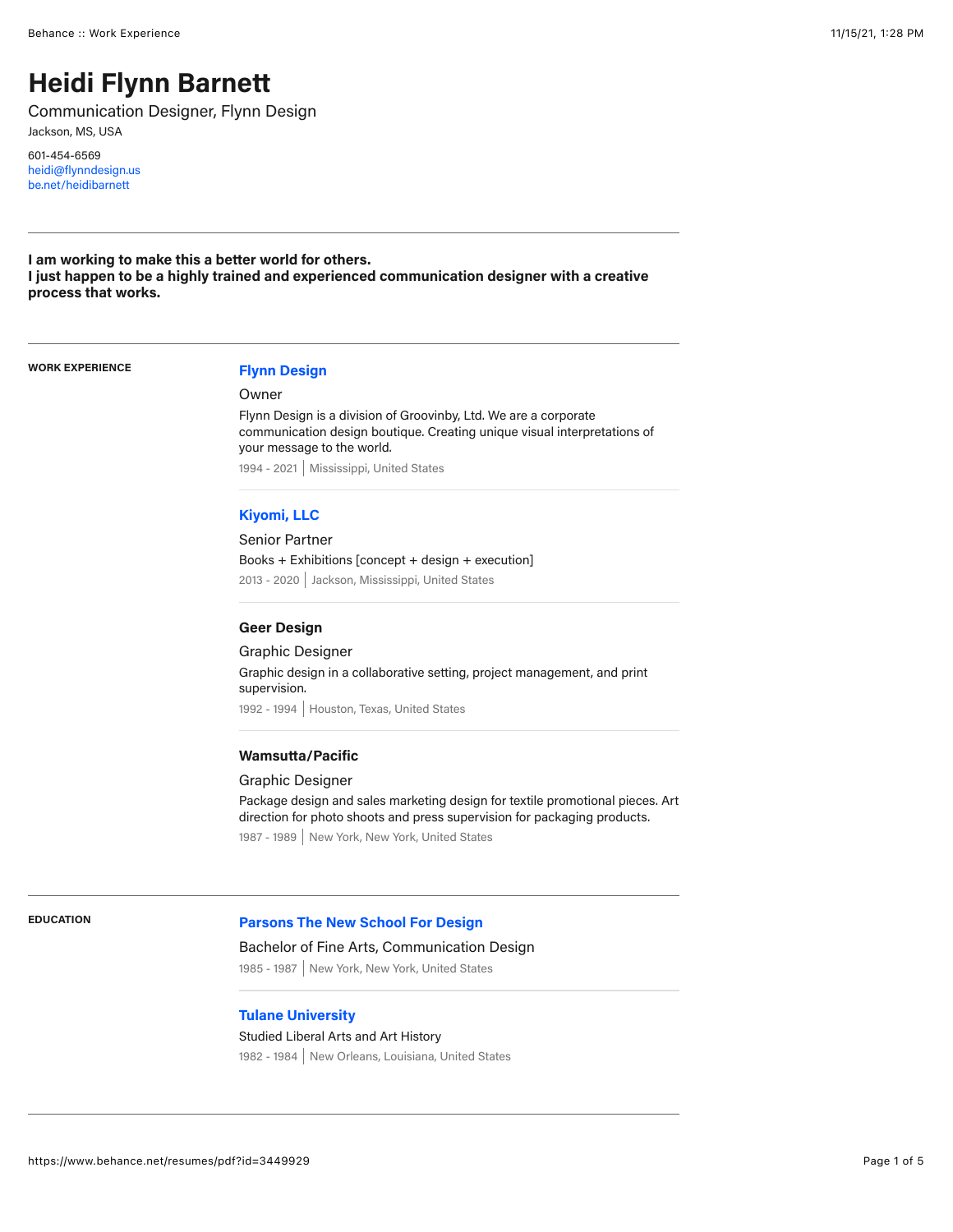# **AWARDS [Summit International Awards](https://www.summitawards.com/)**

GOLD-Summit Creative Award (Animation/Graphics: "Step Alongside and Lean In", Flynn Design) 2021

# **[Summit International Awards](https://www.summitawards.com/)**

SILVER-Summit Creative Award (Animation/Graphics: "You Matter!", Flynn Design) 2021

# **[Summit International Awards](https://www.summitawards.com/)**

BRONZE-Summit Creative Award (Industry Self-Promotion: "Coronavirus Pandemic Door Hanger", Flynn Design) 2021

### **[Summit International Awards](https://www.summitawards.com/)**

Summit Emerging Media Award, Leader Award ("You Matter!" Animation/Motion Graphics, Flynn Design) 2020

#### **[Summit International Awards](https://www.summitawards.com/)**

Summit Emerging Media Award, Innovator Award ("Step Alongside and Lean In" Animation/Motion Graphics, Flynn Design) 2020

# **[Summit International Awards](https://www.linkedin.com/posts/flynndesign_customcommunicationdesign-logoinspire-creativelogo-activity-6654773286167212032-fiha)**

SILVER-Summit Creative Award (Pandemic/Coronavirus Response Motion Graphic: "How we social distance", Flynn Design) 2020

# **[Summit International Awards](https://www.kiyomi.us.com/mma-nst-exhibition.php)**

GOLD-Summit Creative Award (MMA New Symphony of Time Exhibition Design, Kiyomi) 2020

#### **[Summit International Awards](https://www.kiyomi.us.com/mma-nst-exhibition.php)**

SILVER-Summit Creative Award (MMA New Symphony of Time Engagement Space Design, Kiyomi) 2020

#### **[Summit International Awards](https://www.kiyomi.us.com/mma-black-out-exhibition.php)**

BRONZE-Summit Creative Award (Engagement Space Design, MMA Black Out: Silhouettes Then and Now, Kiyomi) 2020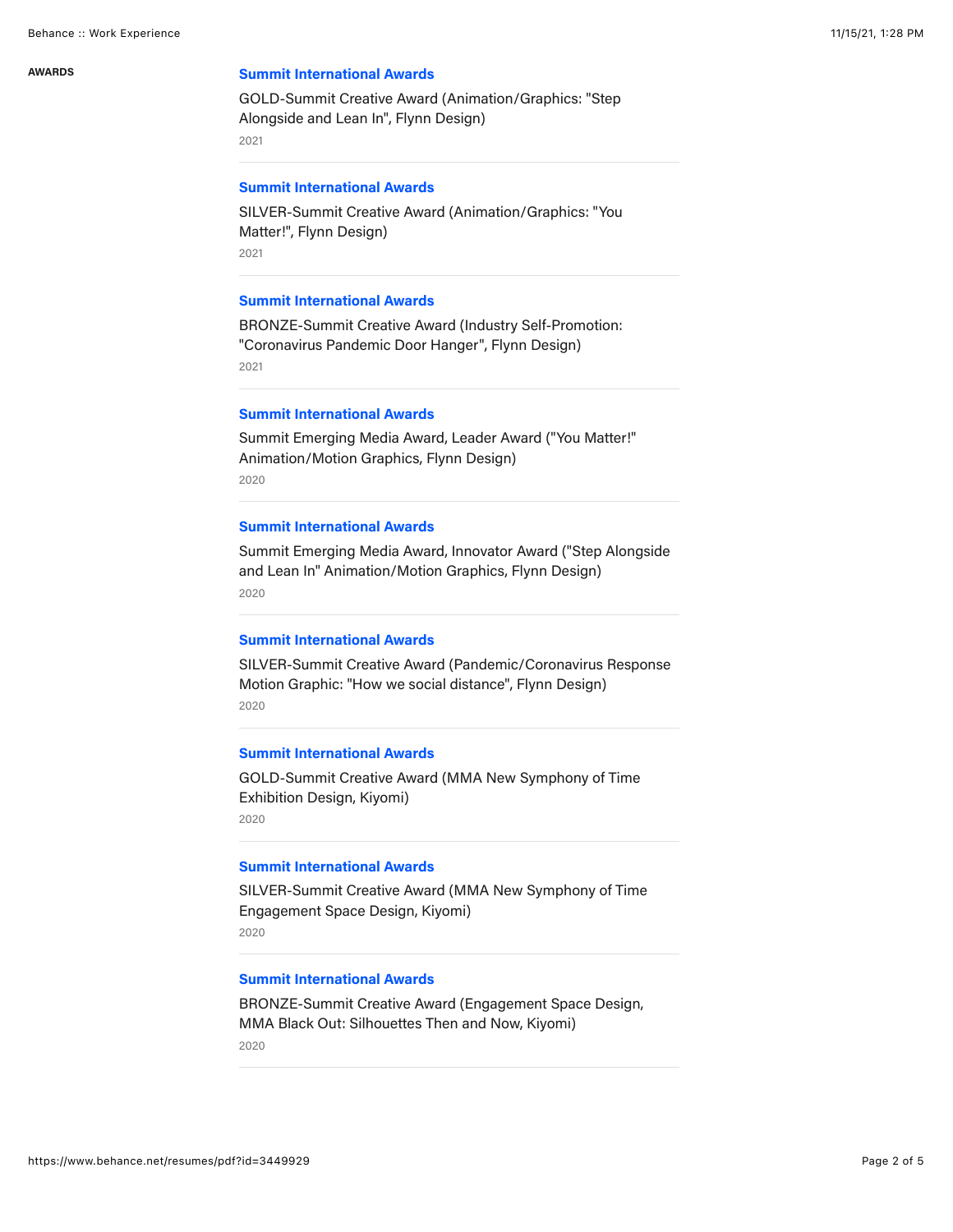#### **[Summit International Awards](https://www.kiyomi.us.com/tmc-mission-vision-donor-recognition-walls.php)**

SILVER-Summit Creative Award (Mission-Vision & Donor Recognition Walls, The MIND Center at University of Mississippi Medical Center, Kiyomi)

2019

#### **[Summit International Awards](https://www.kiyomi.us.com/mma-jeffrey-gibson-like-a-hammer-exhibition.php)**

SILVER-Summit Creative Award (Exhibition Design, MMA Jeffrey Gibson: Like a Hammer Exhibition, Kiyomi) 2019

#### **[Independent Publisher Book Awards](https://www.kiyomi.us.com/book-1.php)**

GOLD-South, Best Regional Non-fiction (MMA Picturing Mississippi, 1817-2017: Land of Plenty, Pain, and Promise, Kiyomi) 2018

### **[Summit International Awards](https://www.facebook.com/watch/?v=1275693715890506&extid=2NgrpRQ9ZkKE8RBf)**

GOLD-Summit Creative Award (Invitation, Mississippi Center for Justice 2017 Road Trip, Flynn Design)

2018

# **[Summit International Awards](https://summitawards.com/summit-creative-awards/sca-about/)**

SILVER-Summit Creative Award (Interpretive Galleries for MMA Picturing Mississippi, 1817–2017: Land of Plenty, Pain, and Promise, Kiyomi)

2018

#### **[Summit International Awards](https://www.behance.net/gallery/96720365/Mississippi-Center-for-Justice-Annual-Report-2017?tracking_source=search_users_recommended%7Cheidi%20flynn%20barnett)**

BRONZE-Summit Creative Award (Non-Profit Annual Report, Mississippi Center for Justice 2017, Flynn Design) 2018

#### **[Printing Industry Association Of The South](https://www.behance.net/gallery/96720365/Mississippi-Center-for-Justice-Annual-Report-2017?tracking_source=search_users_recommended%7Cheidi%20flynn%20barnett)**

Best of Category (Non-Profit Annual Report, Mississippi Center for Justice 2017) 2018

#### **[International Design Awards](https://www.kiyomi.us.com/mma-jeffrey-gibson-like-a-hammer-exhibition.php)**

Honorable Mention-IDA Design Award (MMA Jeffrey Gibson: Like a Hammer Exhibition, Kiyomi)

2018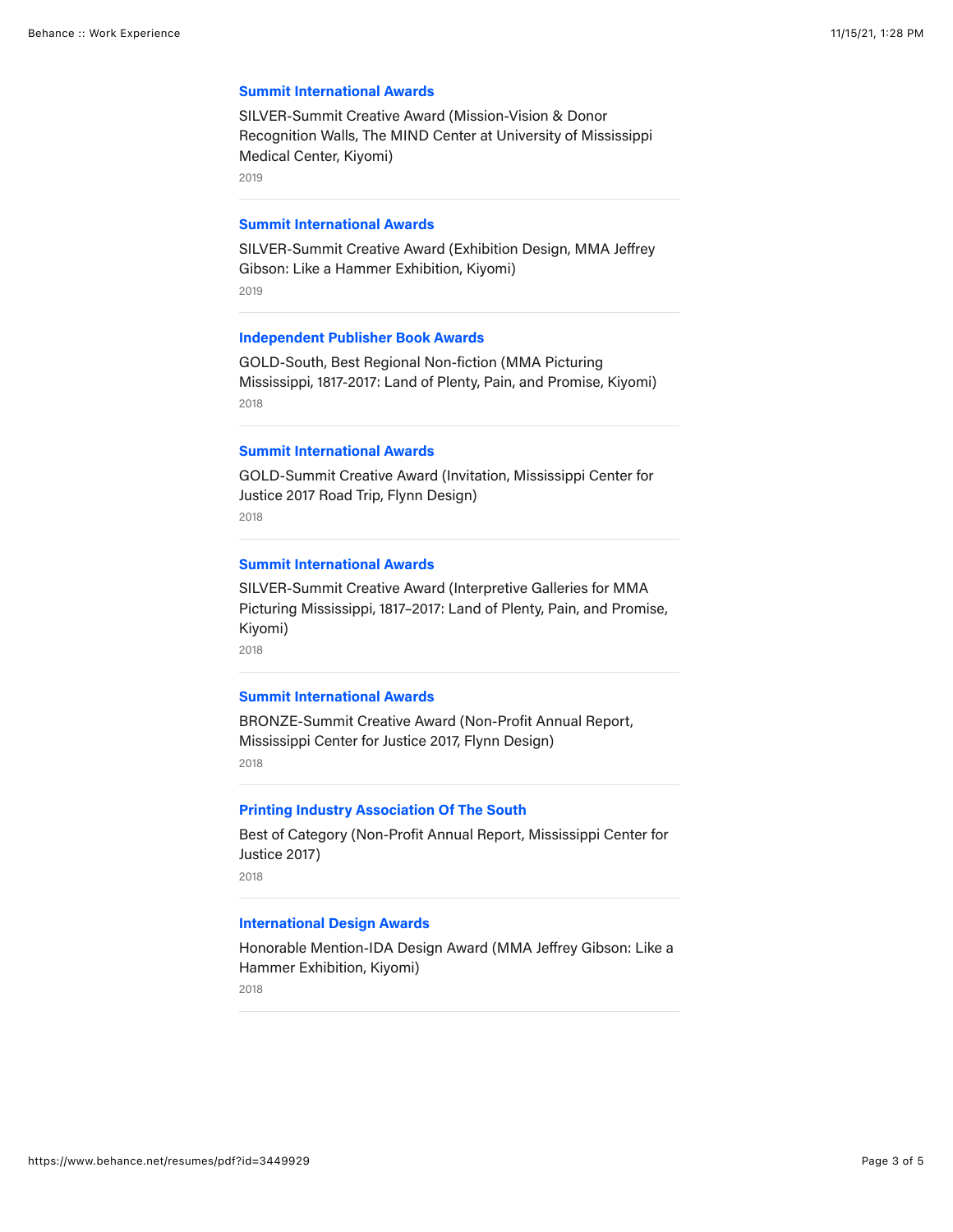#### **[Mississippi Heritage Trust](https://www.mississippiheritage.com/heritage-awards-2018)**

Heritage Award for Excellence in Preservation Education (La Pointe–Krebs Foundation: Discovering Connections Interpretive Exhibit, Kiyomi)

2018

#### **[Summit International Awards](https://www.behance.net/gallery/97048495/Mississippi-Center-for-Justice-Annual-Report-2016?tracking_source=search_users_recommended%7Cheidi%20flynn%20barnett)**

GOLD-Summit Creative Award (Non-Profit Annual Report, Mississippi Center for Justice 2016, Flynn Design) 2017

# **[Summit International Awards](https://summitawards.com/summit-creative-awards/sca-about/)**

GOLD-Summit Creative Award (La Pointe–Krebs Foundation: Discovering Connections Interpretive Exhibit, Kiyomi) 2017

### **[Summit International Awards](https://www.facebook.com/234317233361498/videos/598706320807974)**

SILVER-Summit Creative Award (Jimmie Rodgers Music Festival Logo, Flynn Design) 2017

# **[Summit International Awards](https://www.facebook.com/flynndesign.us/photos/a.235680273225194/3013712998755227/)**

BRONZE-Summit Creative Award (Duling Hall Logo, Flynn Design) 2017

# **[International Design Awards](https://www.kiyomi.us.com/tmc-mission-vision-donor-recognition-walls.php)**

SILVER-IDA Design Award (Mission-Vision & Donor Recognition Walls, The MIND Center at University of Mississippi Medical Center, Kiyomi)

2017

#### **[International Design Awards](https://idesignawards.com/)**

SILVER-IDA Design Award (La Pointe–Krebs Foundation: Discovering Connections Interpretive Exhibit, Kiyomi) 2016

#### **[Summit International Awards](https://www.flynndesign.us/annual-reports?pgid=j82tiuio-849e1720-e262-4466-995e-9d915c99eadb)**

SILVER-Summit Creative Award (Non-Profit Annual Report, Mississippi Center for Justice 2014, Flynn Design) 2015

# **[Summit International Awards](https://www.flynndesign.us/print?pgid=j830yowu-c23bfb2f-2622-4745-823a-e7cebfee989e)**

SILVER-Summit Creative Award (Holiday/Announcement Card, Kiyomi) 2015